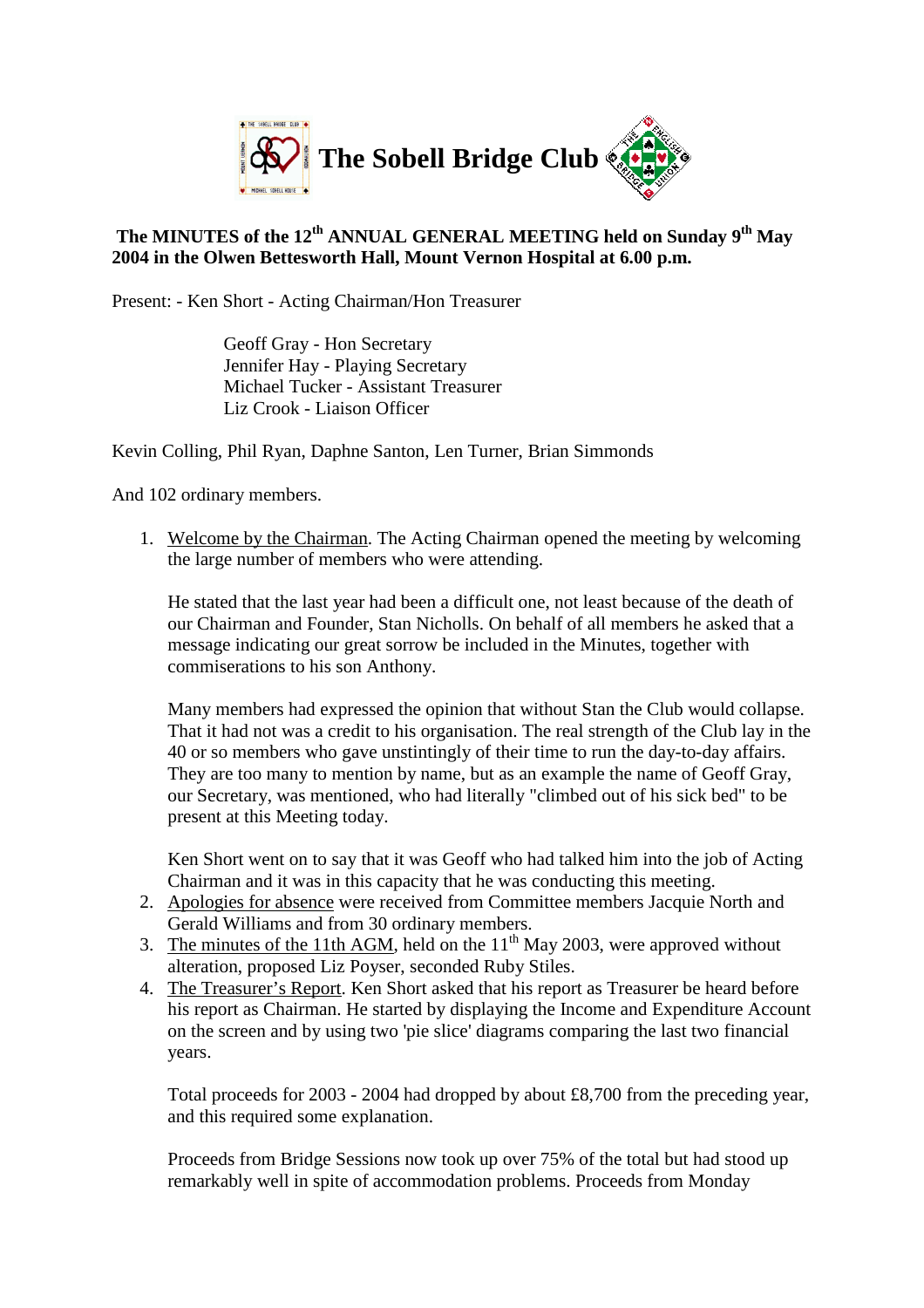Evening, Thursday Evening and Friday Afternoon sessions were very similar to last year. The other three evenings had suffered from the change in Michael Sobell working practices, which, with their increased accommodation needs, had led them to restrict our use of the Annexe to one room only and at first, to Tuesday evenings only. Temporary accommodation had been found for Friday Evenings in the Enterprise Room for two months until Michael Sobell allowed us back in the Annexe. For Sunday Evenings, which needed more space so that a Beginners' Course could be run at the same time as normal play, we managed to hire the Olwen Bettesworth Hall. These restrictions both increased rental costs (by about £800) and reduced Tuesday numbers able to play to about 10 tables. Proceeds from Tuesdays were reduced by about £1, 000. However, the increased numbers playing on Mondays, Thursdays and Sundays meant that total proceeds from Sessions dropped only by about £400.

Turning to the other items on the charts, proceeds from Fees & Dues were unchanged.

Bridge Suppers were reduced as a new management team had to be found. However, after a slow start, the 'Learning curve' had built up and the December event produced the second highest proceeds for any Supper. A further successful Supper had taken place on April 3rd - but counts toward 2004-2005. Proceeds were down by £1,500 on 2002-3.

Weekends had been very successful in the hands of a newly appointed sub-committee but proceeds were reduced because costs to members were reduced following the removal of pressure to raise funds following the demise of the Cricket Club project. This resulted in proceeds dropping by £1,800.

Tuition was also much reduced. This activity had been very much Stan's baby. If Kevin Colling had not taken on the job of running a Beginners' Course late last year, there would be no proceeds from this source at all. However, proceeds were down by £2,500.

Income from other sources in 2003-2004 was limited to Bank Interest and even that had dried up when the bank ceased to pay interest on Treasurers Accounts from September 2003. Overall the resultant drop was £2,400.

Turning to the Balance Sheet, the Treasurer pointed out that in spite of our problems and reduced proceeds, we had managed to transfer £40,000 to the Sobell Club Development Fund, which is held by The Friends of Michael Sobell House. This was possible because of the high Cash in Bank at the beginning of the year had enabled an early transfer of £10,000 in May, while a build up of Funds in the Bank in March had enabled us to get in a fourth payment of £10, 000 right on the end of the year.

Ruby Stiles asked if it would be possible to publish the accounts in advance of the AGM. Brian Simmonds explained that the amount of work required of the treasurer and then the Auditor meant it was not possible unless we either changed the financial year of the club or delayed the AGM till June/July.

- 5. Motion to Approve the Accounts. The accounts were approved, proposed Adrienne Finch, seconded Martin Isham.
- 6. The Acting Chairman's report. Ken Short explained that his report would better be called 'The Accommodation Story' because that was what he was going to talk about.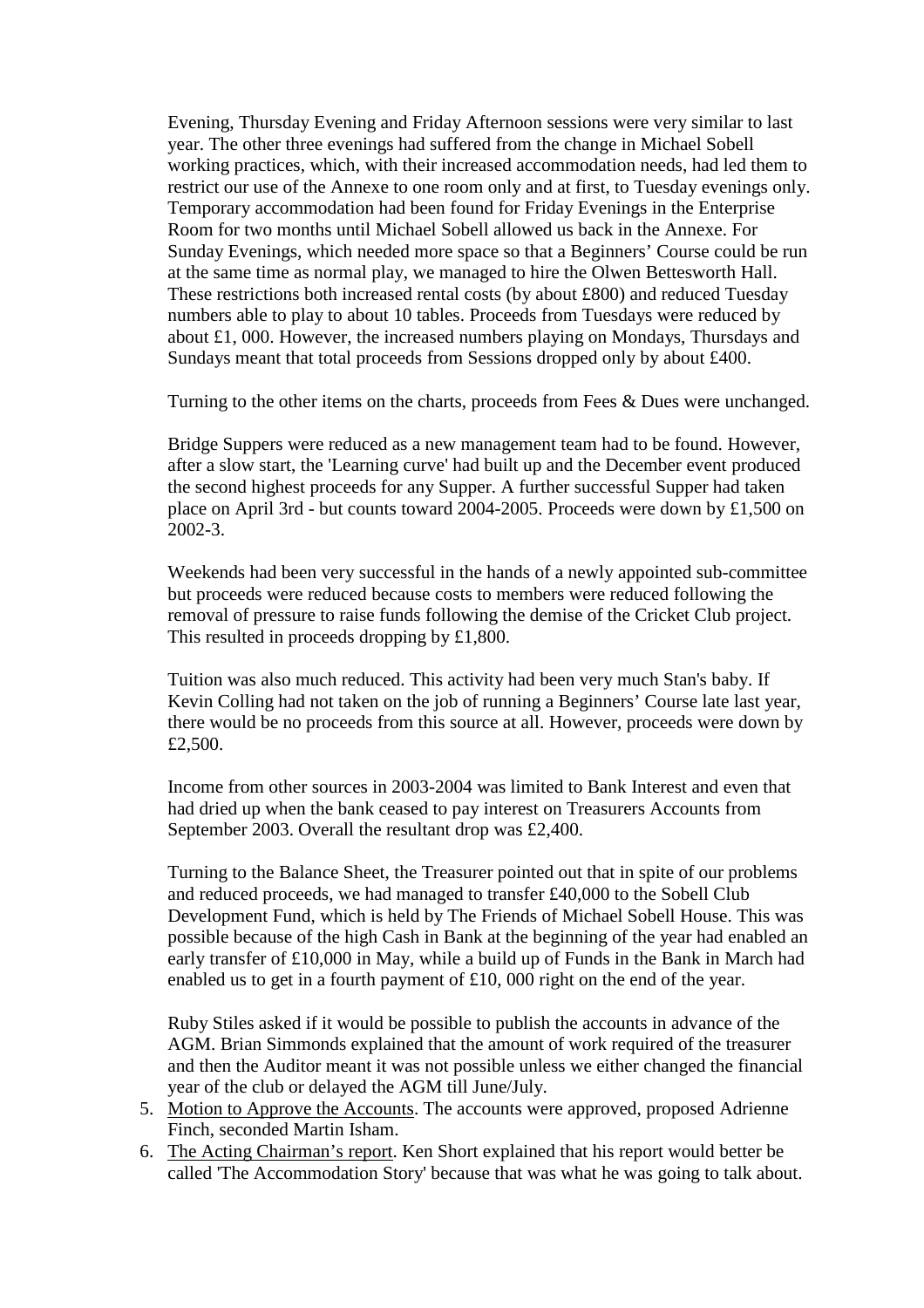At the last AGM we had a proposal for joint accommodation with the Northwood Cricket Club. We had a plan and we had planning permission. The cost estimate was put at £295,000 for our half share but our estimated financial 'reach' was only £250,000. The Chairman gained support from the meeting albeit with several dissenting members. A request for volunteers to help in raising the additional funds required received no support.

At the next Committee Meeting in August the cost had risen to £315,000 with a possible addition of £55,000 VAT. The price gap had already risen to over £100,000. The VAT might be reclaimable on completion but would have to be included in the initial costs. Your Committee was undecided whether to proceed or not and called for a meeting with N.C.C.

This took place in September where delegates considered the joint project to be no longer viable and recommended abandonment to their respective Clubs.

In late September we had a meeting with the Friends of MSH where the Friends explained their shortage of accommodation. They stated that they greatly valued us as a long term source of ready funds and after hearing our problems said that if we were in agreement they would seek a site in Mt. Vernon that would cope with our needs as well as their own, if we would contribute our savings in the SBC Development Fund to the cost.

At the next Club Committee Meeting it was agreed to abandon the Cricket Club scheme and support the proposal from the Friends as part of our continued search for a home.

We were invited to a further meeting with the Friends in February where they said they had found a suitable site and asked for our space requirements. These were provided from a plan developed for the Cricket Club project.

In April we received a letter from the Friends saying that they had received the necessary clearances at their end and asking us for our formal agreement.

A description together with a preliminary plan of the proposed building, which would be an extension of the Michael Sobell complex, that they would give us access to, was then presented to the Meeting. The Acting Chairman proposed that we give our full support to this project and on a show of hands received unanimous approval.

In the ensuing discussion, Terry Butfield asked about the status of the building fund. Ken Short explained that the fund was an accumulation on money donated by us to the Friends, which the Friends were holding on our behalf to support our attempts to develop our own accommodation.

Brian Simmonds proposed that draft agreements between the Friends and ourselves should be drawn up and put to a Special General Meeting of the Club. This was seconded by Cyril Gibor and passed, with one against.

7. The Hon Secretary's Report. Geoff Gray stated that we have 484 current members; this is 6 fewer than at the AGM last year. This is the first time the secretary has had to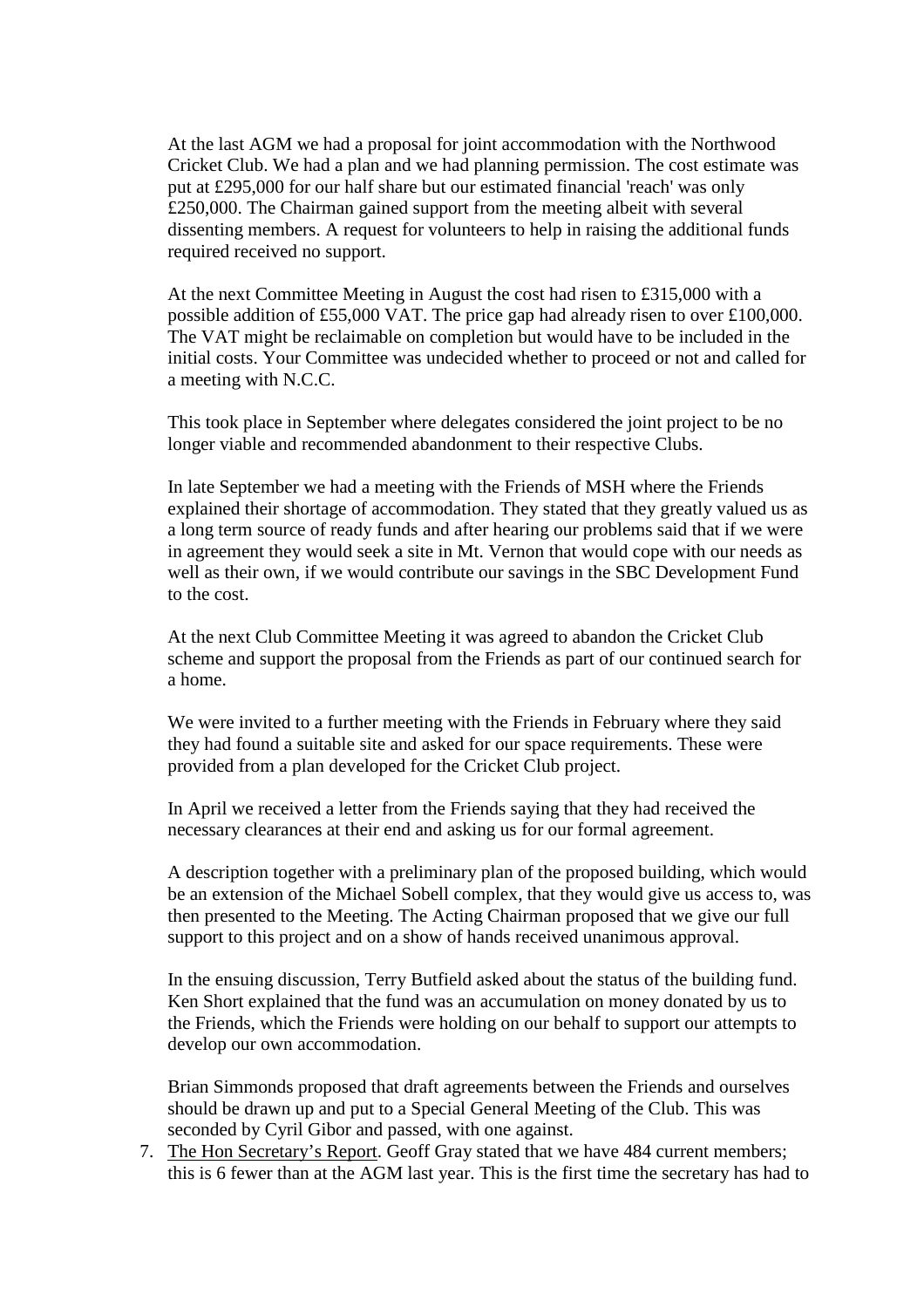report a drop in membership, however, given the problems the club has had this year, particularly with accommodation, he felt the numbers have held up remarkably well.

This is due to the hard work of a lot of committee and ordinary members, in keeping the day-to-day organisation of the club running smoothly. The Secretary thanked them for their work, and also the members for the tolerance they have shown in some difficult circumstances.

Finally Geoff Gray thanked Joan Prior for providing the buffet after the AGM.

8. Report by the Chairman of the Playing Subcommittee. Jennifer Hay reported that this is the first year that we have had a trophy to play for at each session, for a full year. It is nice to see some new names appearing on the cups and plates, but more of that later…

Once again we have had 2 teams competing in the West Herts League this year. The team, which includes Doug and Anne Edmonds, and Robin Pyburn, has played their  $3<sup>rd</sup>$  season in the first division. Although the results have not yet been confirmed, they feel that they have maintained their position. Our other team consists of Pat and Cyril Gibor, Michael Melville, Ron Stevens, Allan Chalmers and Phil Ryan, and plays in the  $3<sup>rd</sup>$  division. Again, without having the final results they think that they may end the year in  $2^{nd}$  or  $3^{rd}$  place, which could mean promotion. They also reached the semifinal of the Plate knockout competition for the  $2<sup>nd</sup>$  year running.

If anyone else is interested in entering a team, of between 4 and 6 players, please let the Playing Secretary know.

Once again, Michael Melville did a superb job of organising the Simultaneous Pairs competitions throughout the year.

The first competition, run by the EBU, was on September  $15<sup>th</sup>$  and 1963 pairs took part.

Bea Segall and Olive Stretch came 163rd with 59.97% Pat and Cyril Gibor came 186<sup>th</sup> with 59.47% Phil Ryan and Looi Tan came  $204<sup>th</sup>$  with 59.15%

The second competition was The David Boston pairs on the  $3<sup>rd</sup>$  November, in which 1684 pairs took part.

Catherine Stafford and John Francis came 52<sup>nd</sup> with 63.94% Stan Figiela and David Kilby came 303rd with 56.77% Pat and Cyril Gibor came  $410^{th}$  with 55.13%

The third competition was run by the Hertfordshire Bridge Association on the  $2<sup>nd</sup>$ February, with 161 pairs competing.

Marion Sweet & Geoff Gray came  $11^{th}$  with 61.71% Herman Hirshberger & Bob Batchelor came  $17<sup>th</sup>$  with 59.93% Shirley Tucker & Rachel Tunstall came  $24^{\text{th}}$  with 57.04%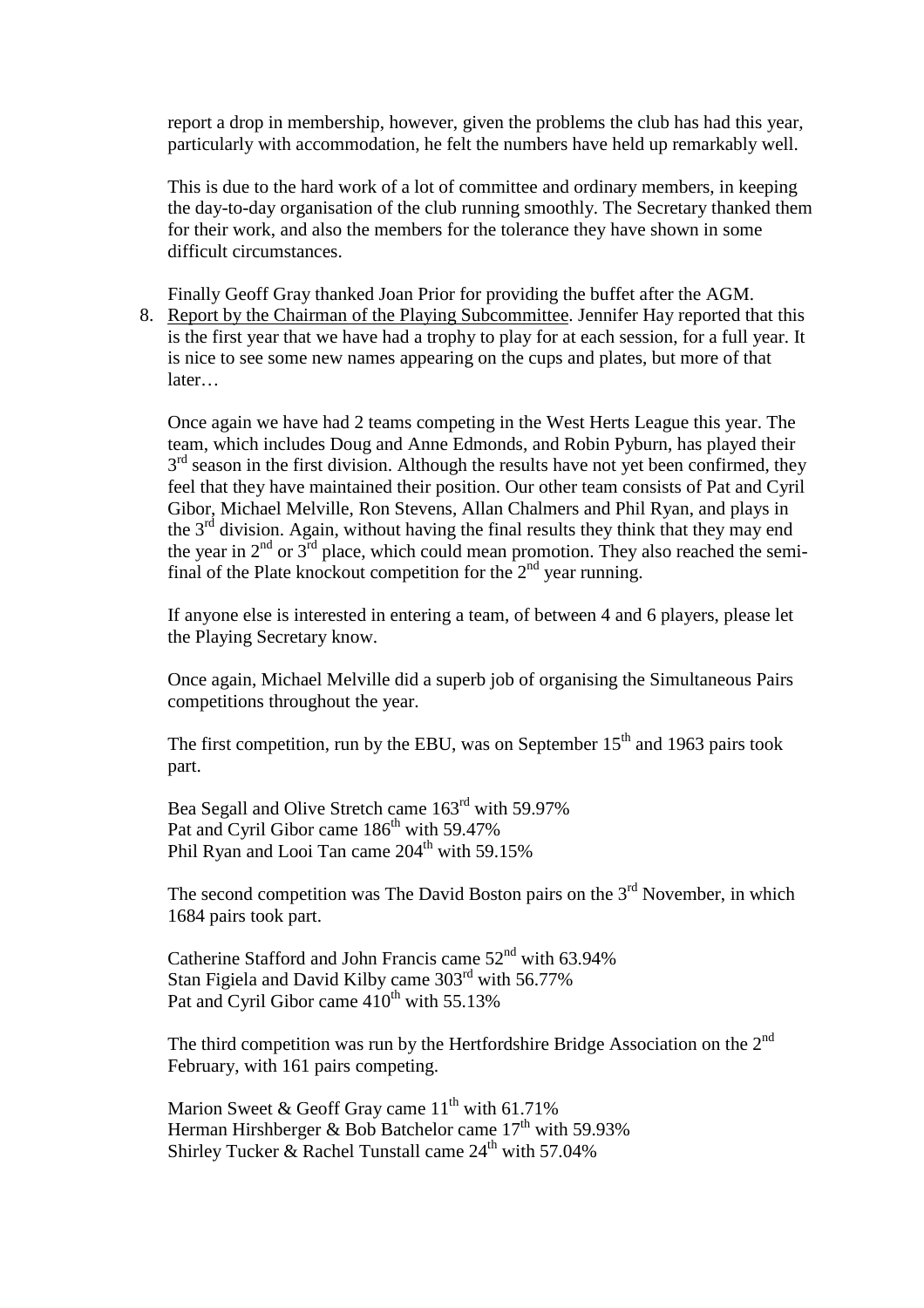Jennifer Hay thanked all the session managers, tournament directors, scorers, people who collect the money, set up and put away the tables etc and provide refreshments.

Special thanks to Michael Melville for organising and running the simultaneous pairs competitions throughout the year.

Also thanks this year to Kevin Colling who took over the ordering, storage, distribution and payment of all the stationery items from the Playing Secretary this year.

9. Report by the Chairman of the Social Subcommittee. Brian Simmonds reported on the Bridge Drives.

We were only able to hold two bridge suppers in the last financial year, instead of the usual three. They were held on  $8^{th}$  August and  $6^{th}$  December 2003, and raised £384 and £1062 respectively, the latter total being the second best ever for a bridge supper.

These suppers would not, however, be possible without the help of a truly dedicated and hard-working team. Brian stated he was not happy about naming individuals as invariably someone is left out, and he apologised in advance if this was the case. At the risk of this, he thanked, in no specific order, Elisabeth Ray, Jane Culley, Sheena Edgar, Michael and Shirley Tucker, Cyril and Pat Gibor, Alison Dewar, Gillian Sale and Len Turner and all those others who provided food and assistance. Without their help there just would not be an evening.

Going forward, we held a further successful supper on  $3<sup>rd</sup>$  April this year, raising about £700.

Brian Simmonds concluded by saying he looked forward to seeing many of those who where there this evening at the next scheduled supper on  $14<sup>th</sup>$  August.

10. Proposed Changes to the Constitution. Geoff Gray explained the changes to the constitution.

The purpose behind the changes was to put the structure of the committee and club on a more formal basis. Following Stan's death last summer, it became clear that there was nothing in place to cover such an eventuality, and in effect, the committee had no guidance on what to do. The changes were meant to cover this, by defining the organisation of the committee and its election.

At the same time, we have attempted to simplify the constitution. The current constitution defines an executive council and various specific sub-committees. The executive council had fallen into disuse, so it has been removed from the constitution. The committee has also proposed the removal of each specific sub-committee defined in the constitution, and instead just given the committee the power to appoint standing sub-committees for specific purposes (paragraph 12). This is to avoid having to change the constitution each time a new subcommittee is formed or one is disbanded. This year there is a new sub-committee, consisting of Joan Prior, George Howlett and Gerald Williams, to look after our weekends away. At the same time, the building sub-committee has been disbanded.

Finally, there has been added a new post of Vice-Chairman.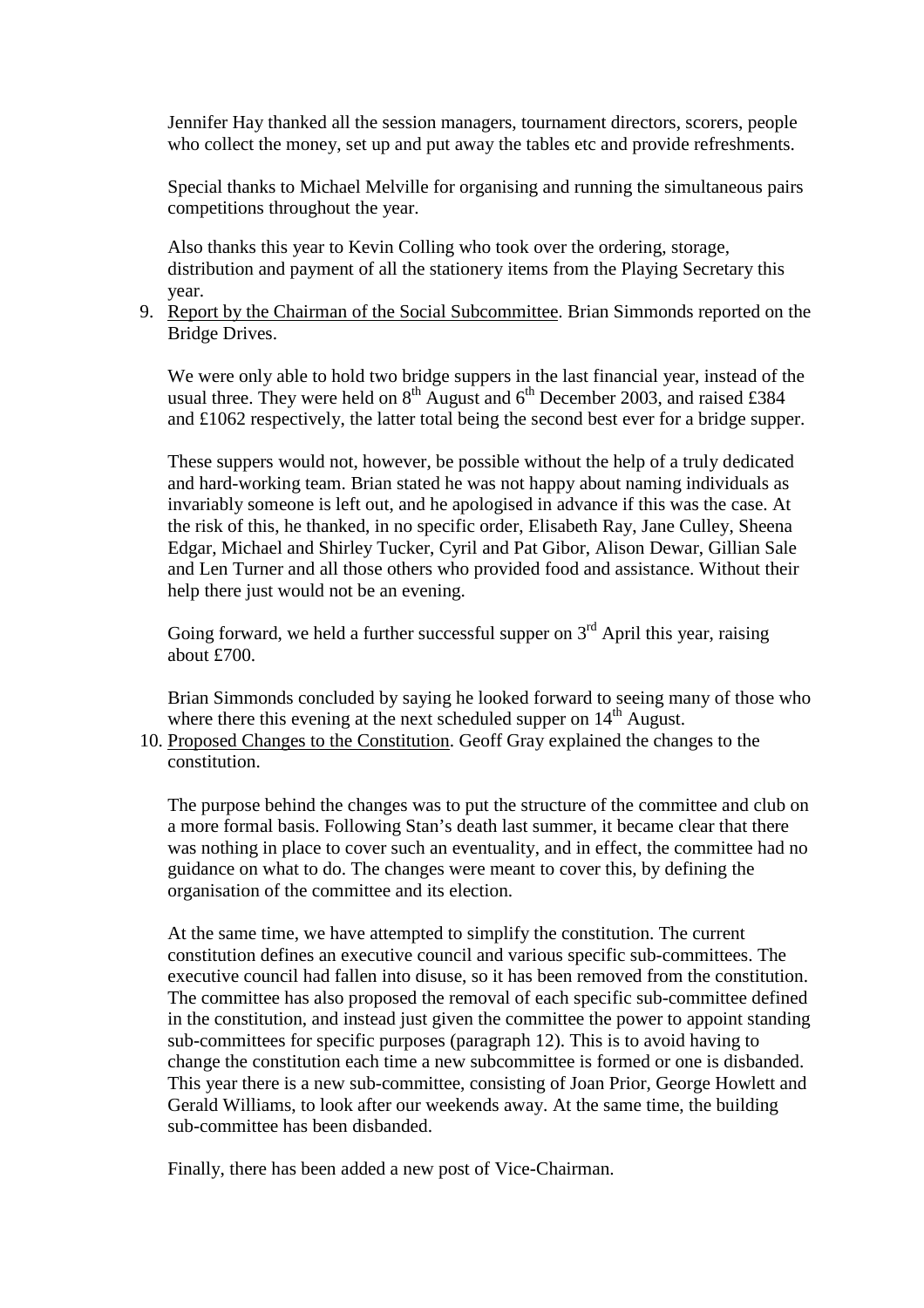John Francis commented that, while as far as he could tell, the changes to the constitution appeared legally satisfactory, he was unhappy that the changes should be presented to the meeting without advance notice. He felt that there should be at least 21 days notice for members to assess the changes. Geoff Gray responded that the proposed changes had been posted on club notice boards and on the web site for more than the last 21 days, and that the last newsletter had also referred to the changes. This was, however, with the exception of the introduction of the post of Vice-Chairman, which was a late introduction. Ahmad Mallick said that, as a charity, the club would be bound by the rules of the Charity Commission as regards changes to the constitution; Geoff Gray explained that the club is not a charity.

Ken Short proposed that the club would work to the new constitution from now on, but that the formal adoption of the changes be agreed at the next General Meeting of the Club.

11. Election of Committee Members. Ken Short said that before we go ahead with the election for chairman, we would first like the meeting to ratify a decision the committee made during the year. The committee agreed that Len Turner should become the Club's President. This is an honorary post, with no formal duties, and is purely in recognition of Len's outstanding service to club over many years.

The meeting confirmed the appointment by acclaim.

Ken Short stated that he was standing down as Treasurer, and Ron Hooker had volunteered to take over the post. As he was standing down, Ken wished to thank Michael Tucker, and all those who had acted as collectors at the sessions, Shirley Tucker, Joan Knaggs, Ruby Stiles and Kevin Colling.

At this point, Ken Short stood down as Chairman of the meeting and Len Turner took over the chair.

Len Turner thanked Moira Wishart for taking the trouble to make a written recommendation on his behalf to the committee. He accepted the position humbly, he knew there were a lot of other people who do very valuable work. He thanked all those who had supported the proposal.

The following were elected to the committee en-bloc: -

Geoff Gray Hon Secretary Ron Hooker Hon Treasurer Liz Crook Liaison Officer Michael Tucker Assistant Treasurer

and the current session managers.

The posts of Playing Secretary and Social Secretary are vacant.

The election for the Chairmanship of the club was held by secret ballot. This was adjudicated by Brian Simmonds, with the assistance of Ruby Stiles and Pat Gibor.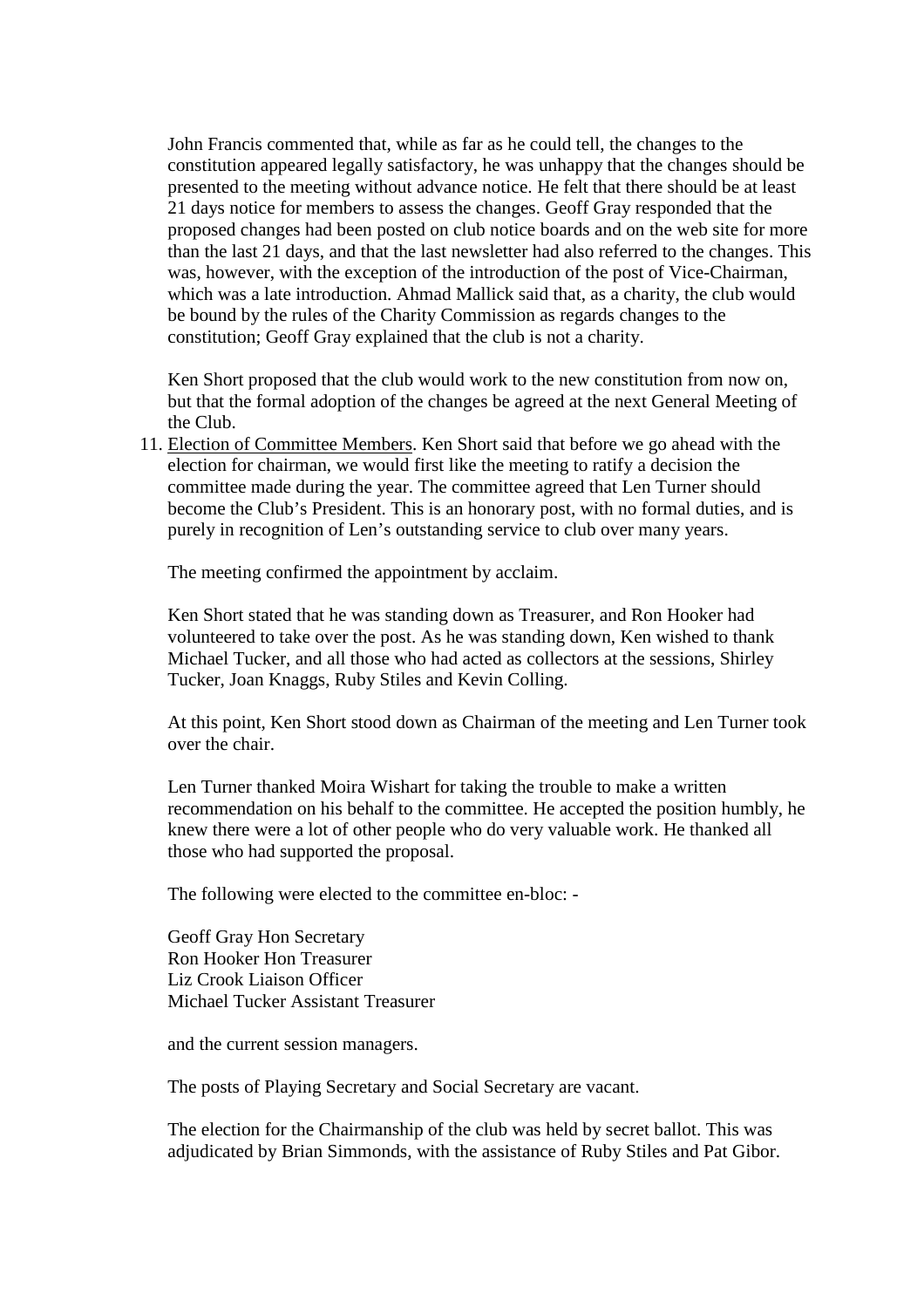57 votes were cast for Kevin Colling and 51 votes for Ken Short; Kevin Colling was duly elected as Chairman of the club.

Kevin Colling proposed that Ken Short be elected Vice-Chairman; this was agreed, by acclaim.

- 12. Election of Honorary Auditor. Ron Hooker proposed that Brian Simmonds be reappointed, Howard Atkins seconded.
- 13. Any Other Formal Business. John Francis expressed thanks to Ruby Stiles for her work as club matchmaker. He had required her assistance on many occasions, and she had never failed him.

Ken Short proposed a vote of thanks to all the members of the outgoing building committee, headed by Bill Graham. They had put in a huge amount of work over many years.

The formal meeting closed at 7.30 p.m., and was followed by the presentation of Championship Prizes.

Jennifer Hay announced the prizewinners:

Broughton Trophy (Monday evening):

1 st Stan Figiela & David Kilby

2<sup>nd</sup> Michael Melville & Ron Stevens

Stan Figiela and David Kilby were absent. Ethel Broughton presented the  $2<sup>nd</sup>$  place plaques to Ron Stephens.

President's Trophy (Tuesday evening):

1 st Andrew Pullin & Michael Melville

2<sup>nd</sup> Kevin Colling & Catherine Stafford

Andrew Pullin and Michael Melville were absent. Ethel Broughton presented the  $2<sup>nd</sup>$  place plaques to Kevin Colling and Catherine Stafford.

L and R Trophy (Thursday evening):

1 st Kevin Colling & Catherine Stafford

2<sup>nd</sup> Stan Figiela & David Kilby

Sue Sheldon presented the L and R Trophy to Kevin Colling and Catherine Stafford.

The trophies for the Friday afternoon sessions:

Individual Trophy